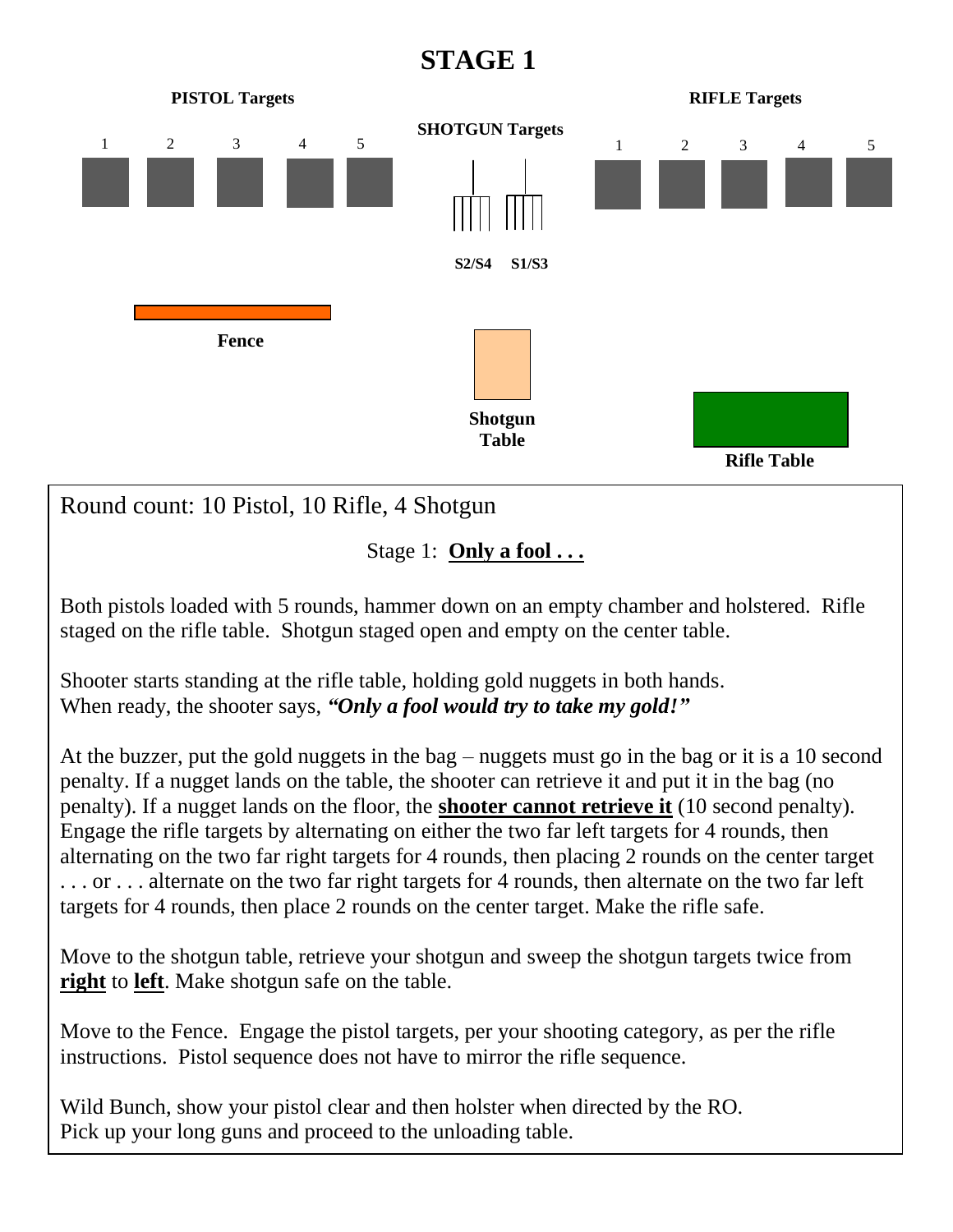## **STAGE 2**



Round count: 10 Pistol, 10 Rifle, 4 Shotgun

## Stage 2: **This is getting complicated!**

Both pistols loaded with 5 rounds, hammer down on an empty chamber and holstered. Rifle staged on the rifle table. Shotgun staged open and empty on the center table.

Shooter starts standing at the rifle table with hands on pistol butts.

When ready, the shooter says, *"This is getting complicated!"*

At the buzzer, with your rifle, sweep the targets in a 1-3-2-3-1 sequence from either end. One round on the first target, 3 rounds on the second target, 2 rounds on the center target, 3 rounds on the  $4<sup>th</sup>$  target, and 1 round on the last target. Make the rifle safe.

Move to the shotgun table, retrieve your shotgun and sweep the shotgun targets twice from **right** to **left**. Make shotgun safe.

Move to the Fence. Engage the pistol targets, per your shooting category, as per the rifle instructions. Pistol sequence does not have to mirror the rifle sequence.

Wild Bunch, show your pistol clear and then holster when directed by the RO. Pick up your long guns and proceed to the unloading table.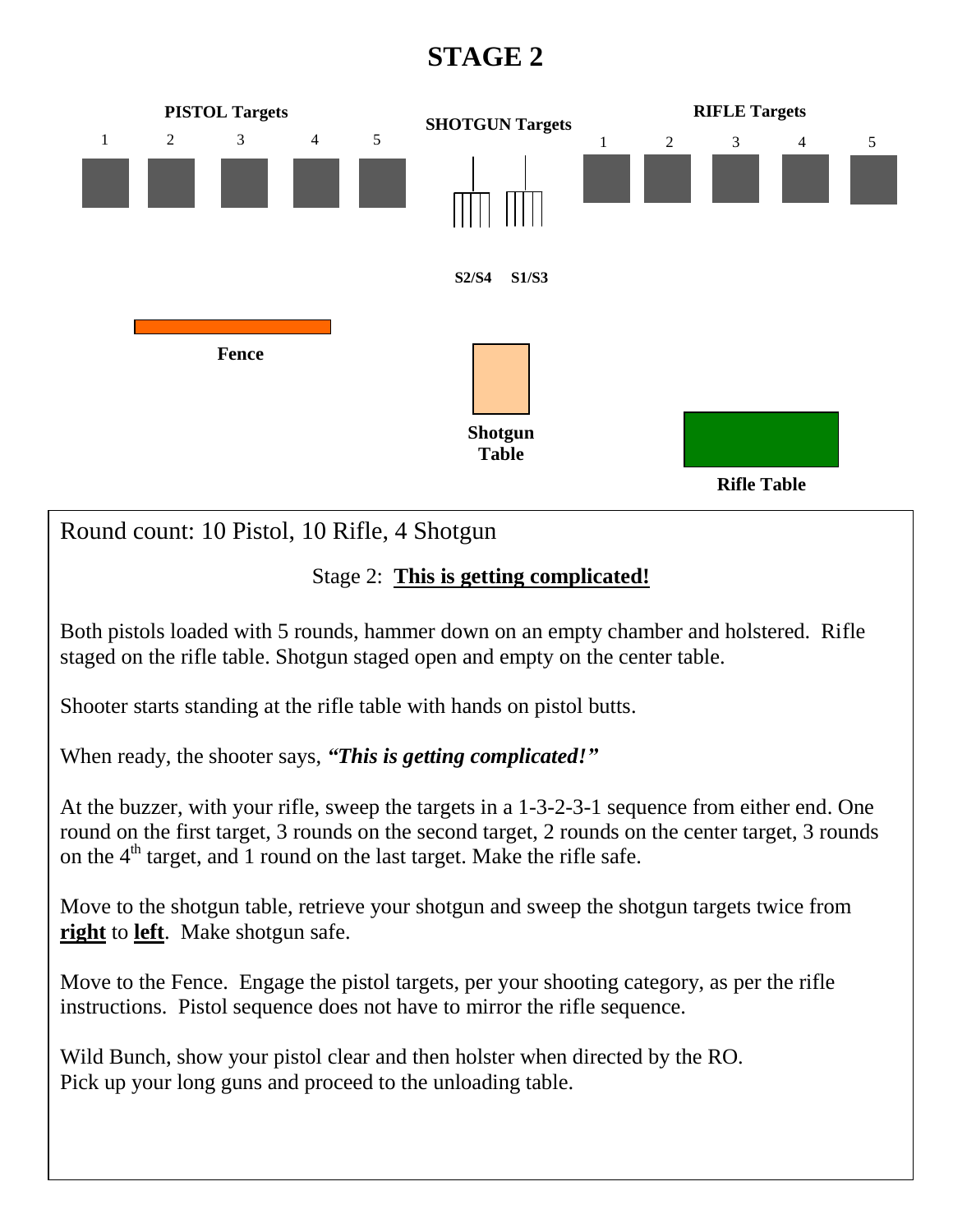